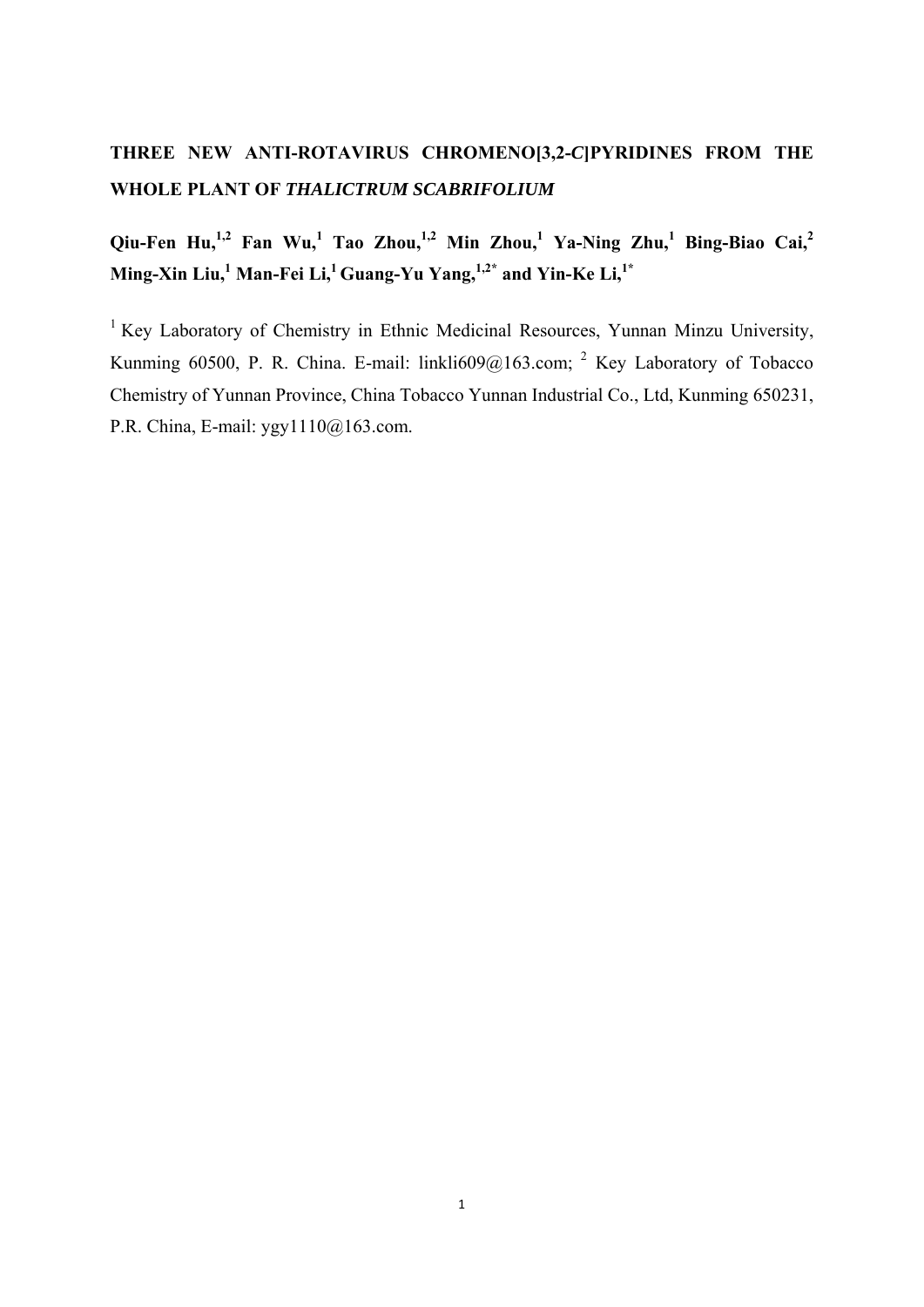| No.                            | <b>Contents:</b>                                                                                                                                            | Pages:    |
|--------------------------------|-------------------------------------------------------------------------------------------------------------------------------------------------------------|-----------|
| <b>Figure</b><br>$S1-S5$       | $^{13}$ C NMR, $^{1}$ H NMR, HSQC, HMBC and HRMS spectra of<br>3-hydroxymethyl-8-(3-hydroxypropanoyl)-7-methoxy-<br>10H-chromeno[3,2-c]pyridin-10-one $(1)$ | $3 - 7$   |
| <b>Figure</b><br><b>S6-S8</b>  | $^{13}$ C NMR, <sup>1</sup> H NMR and HRMS spectra of 8-(3-hydroxypropanoyl)-7-<br>methoxy-3-methyl-10H-chromeno[3,2-c]pyridin-10-one $(2)$                 | $8-10$    |
| <b>Figure</b><br><b>S9-S11</b> | $^{13}$ C NMR, <sup>1</sup> H NMR and HRMS spectra of 9-(3-hydroxylpropanoyl)-<br>7-methoxy-3-methy-10H-chromeno[3,2-c]pyridin-10-one $(3)$                 | $11 - 13$ |

## **Contents of Supporting Information**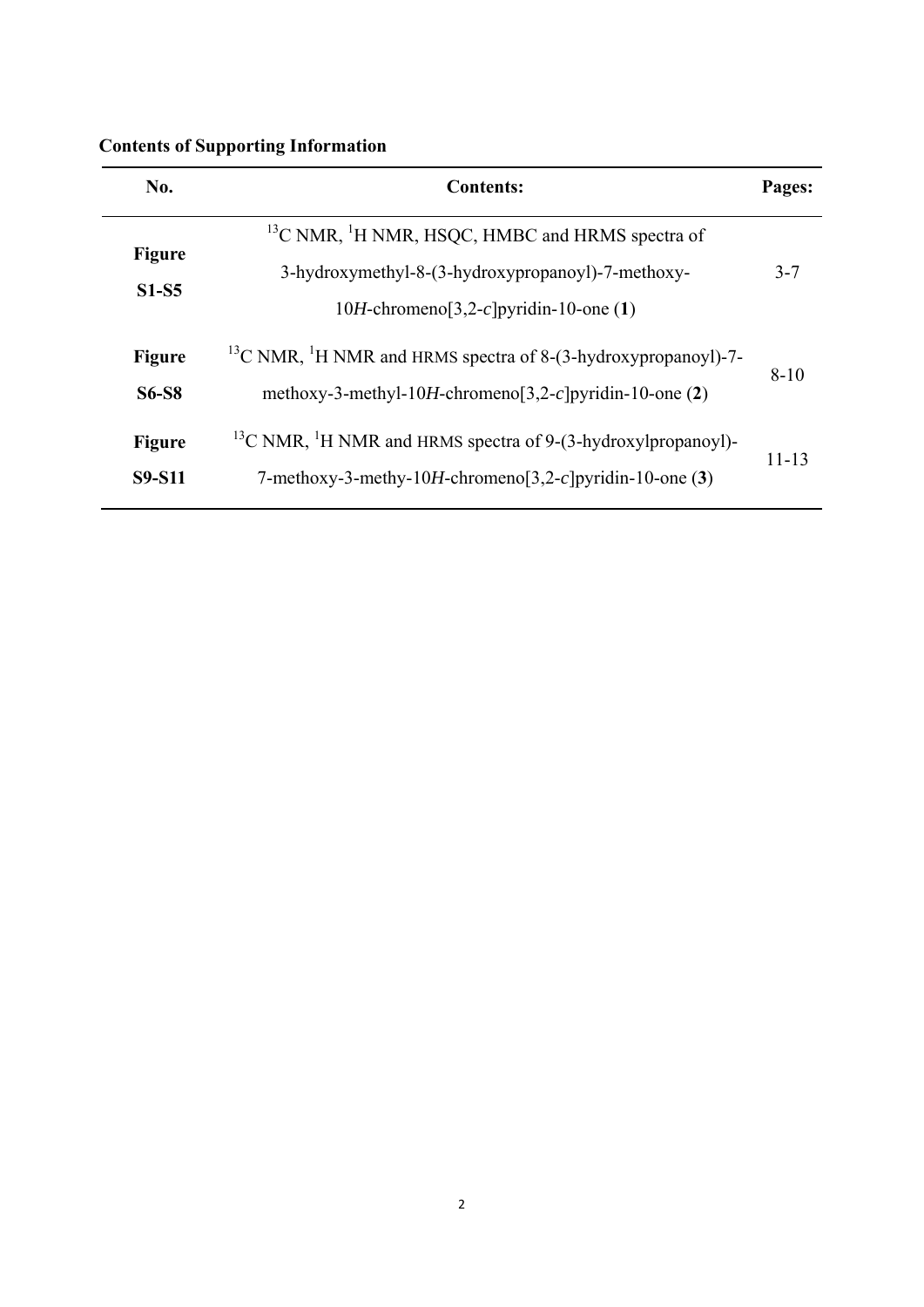

**Figure S1:** 13C NMR spectrum of 3-hydroxymethyl-8-(3-hydroxypropanoyl)-7-methoxy-10*H*-chromeno[3,2-*c*]pyridin-10-one (**1**)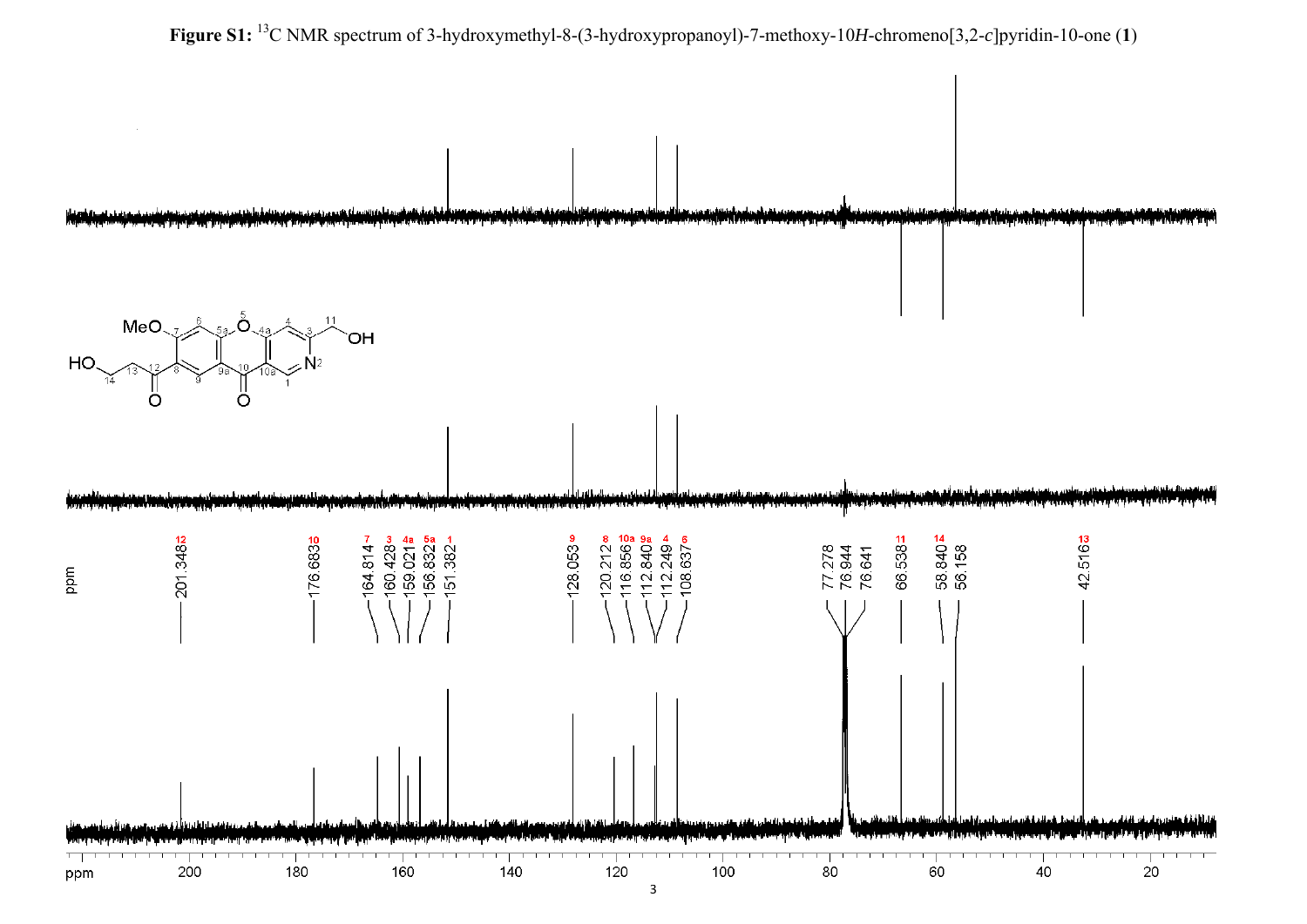

4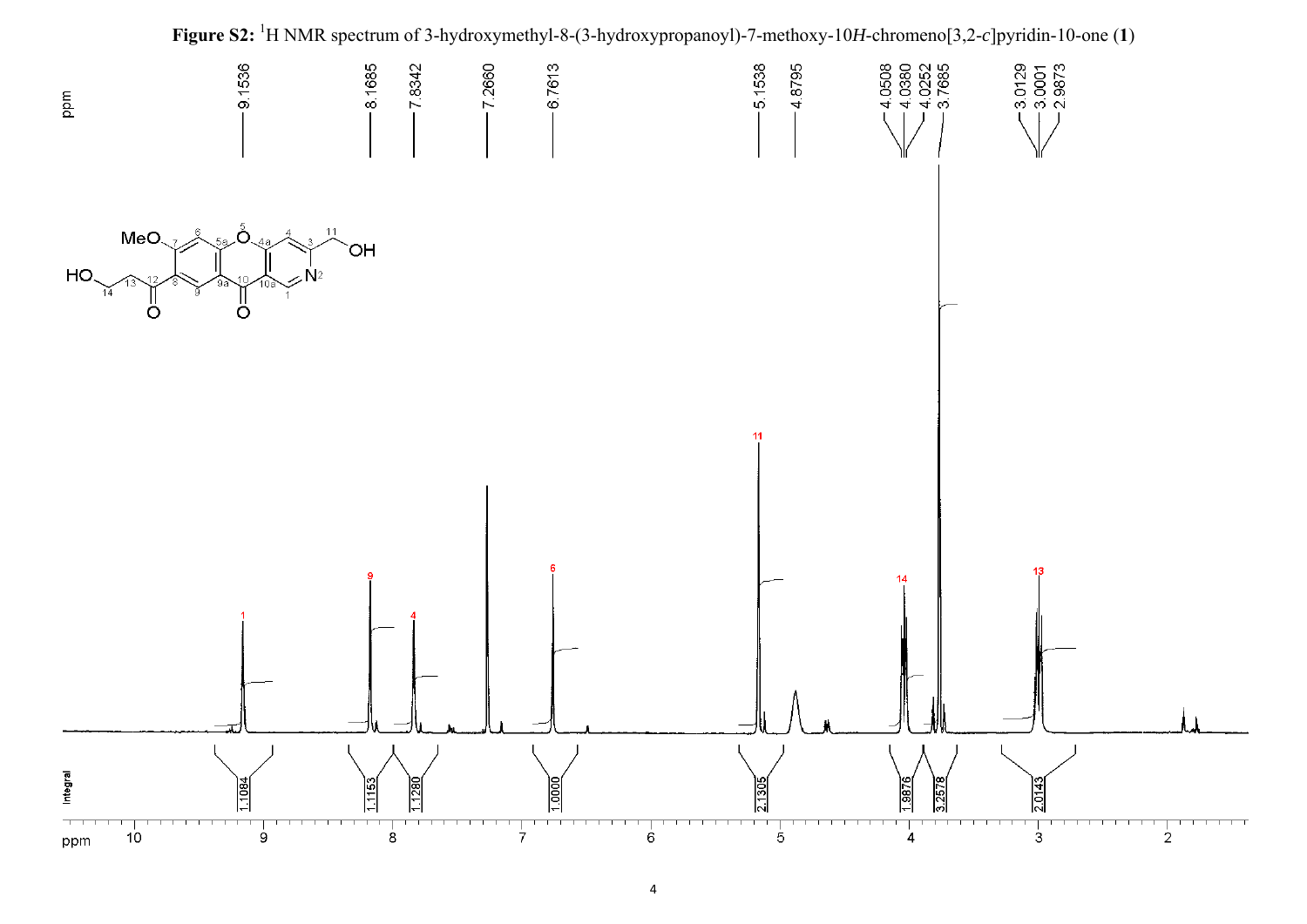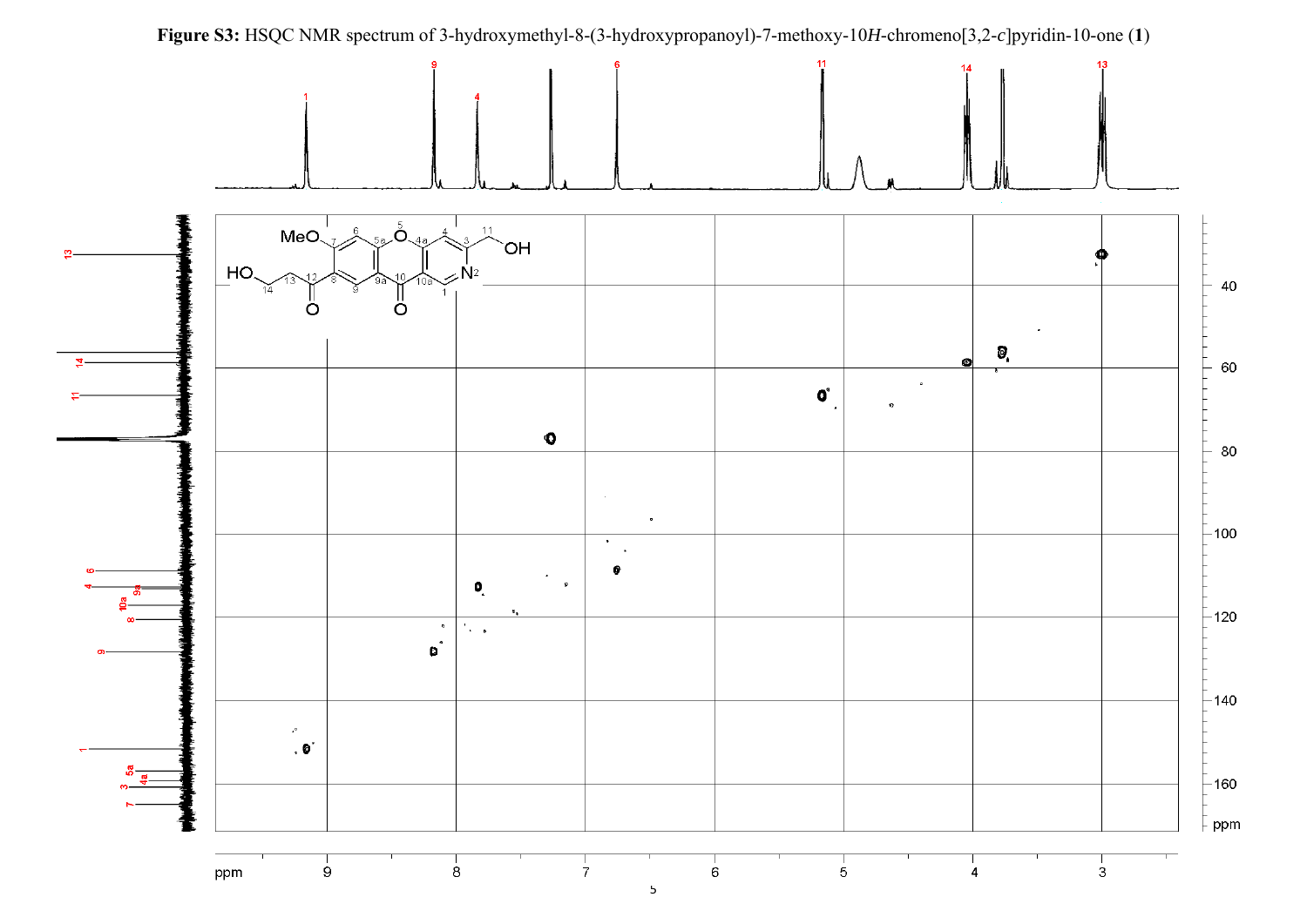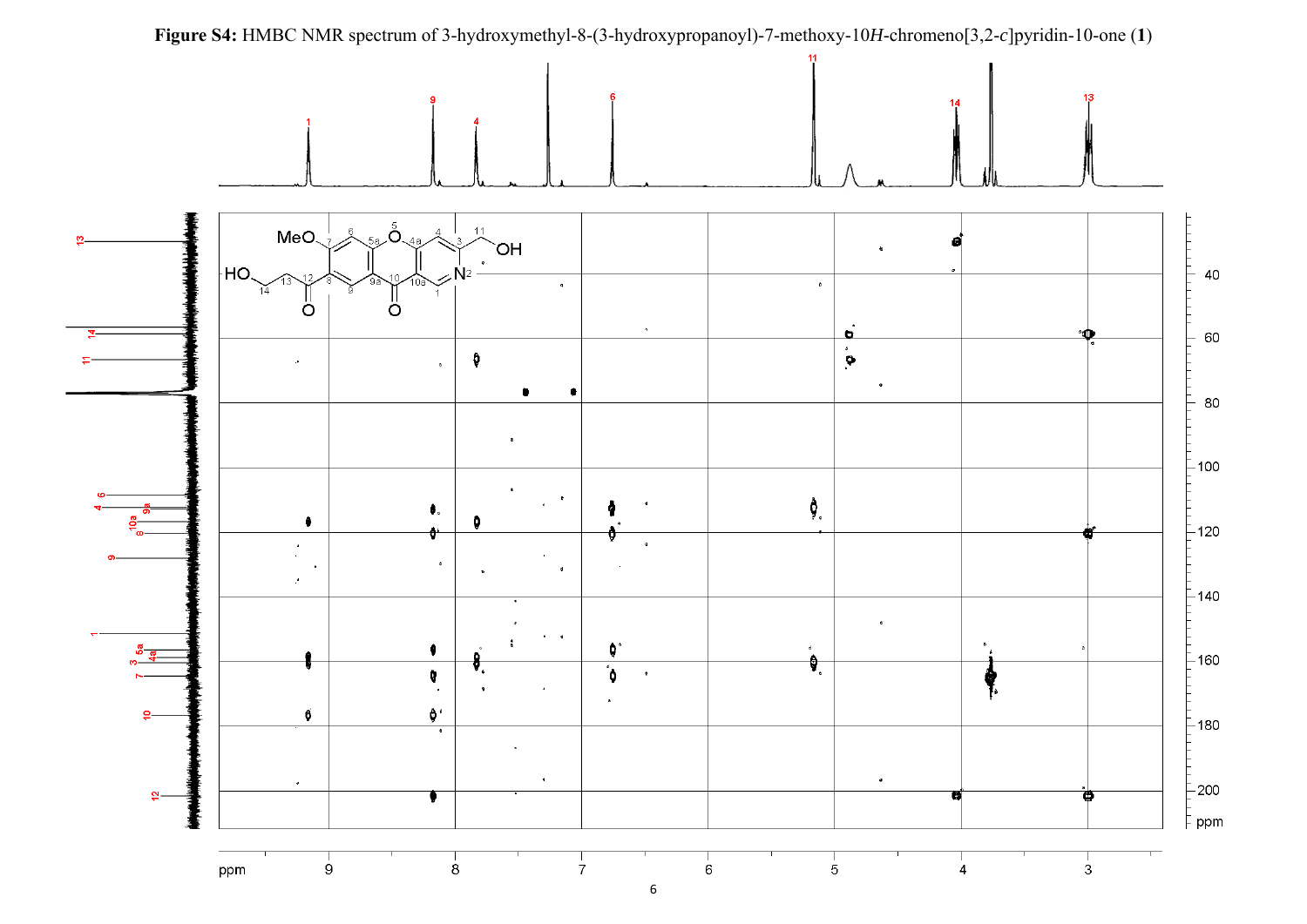

**Figure S5:** HRMS spectrum of 3-hydroxymethyl-8-(3-hydroxypropanoyl)-7-methoxy-10*H*-chromeno[3,2-*c*]pyridin-10-one (**1**)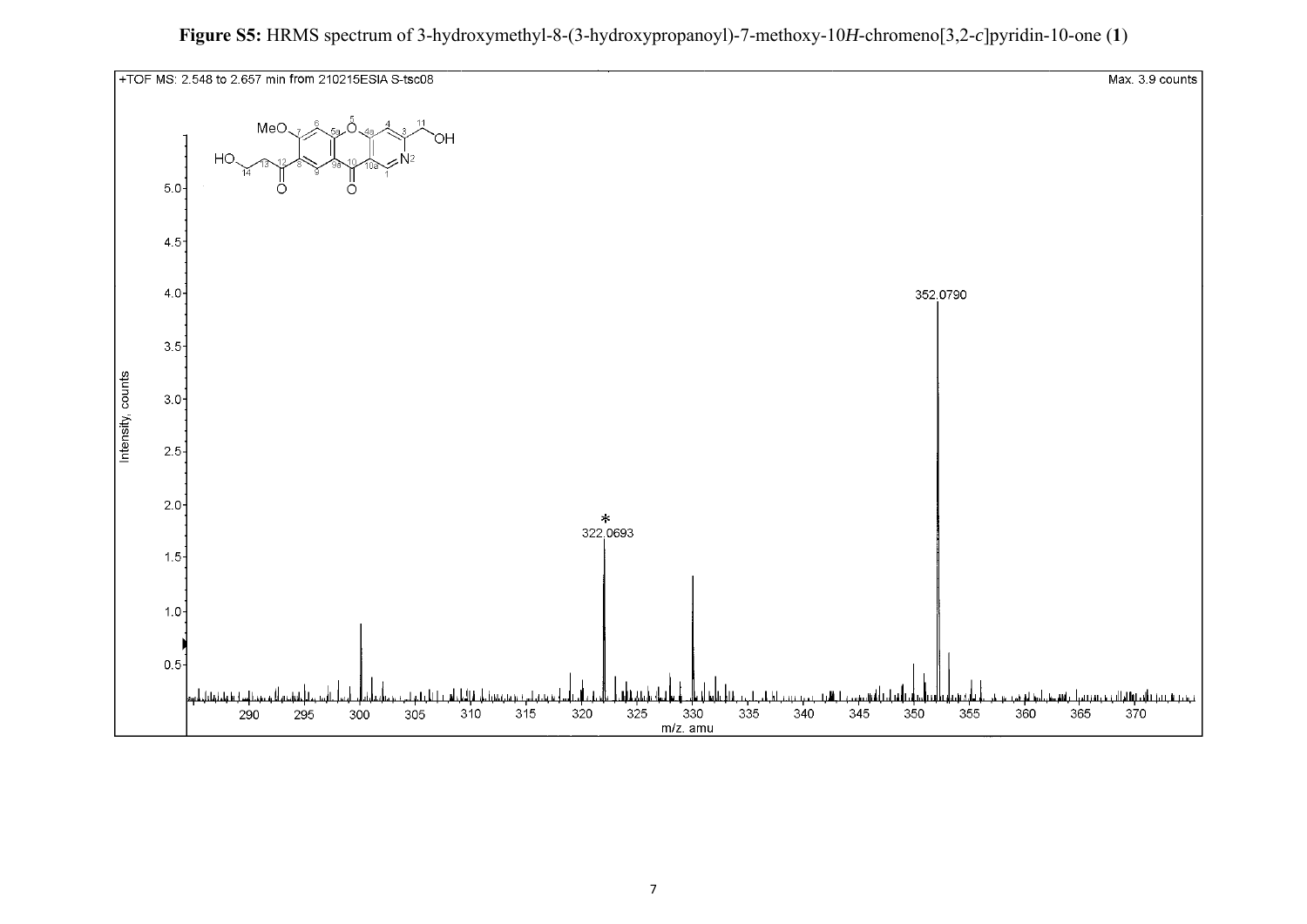

**Figure S6:** 13C NMR spectrum of 8-(3-hydroxypropanoyl)-7-methoxy-3-methyl-10*H*-chromeno[3,2-*c*]pyridin-10-one (**2**)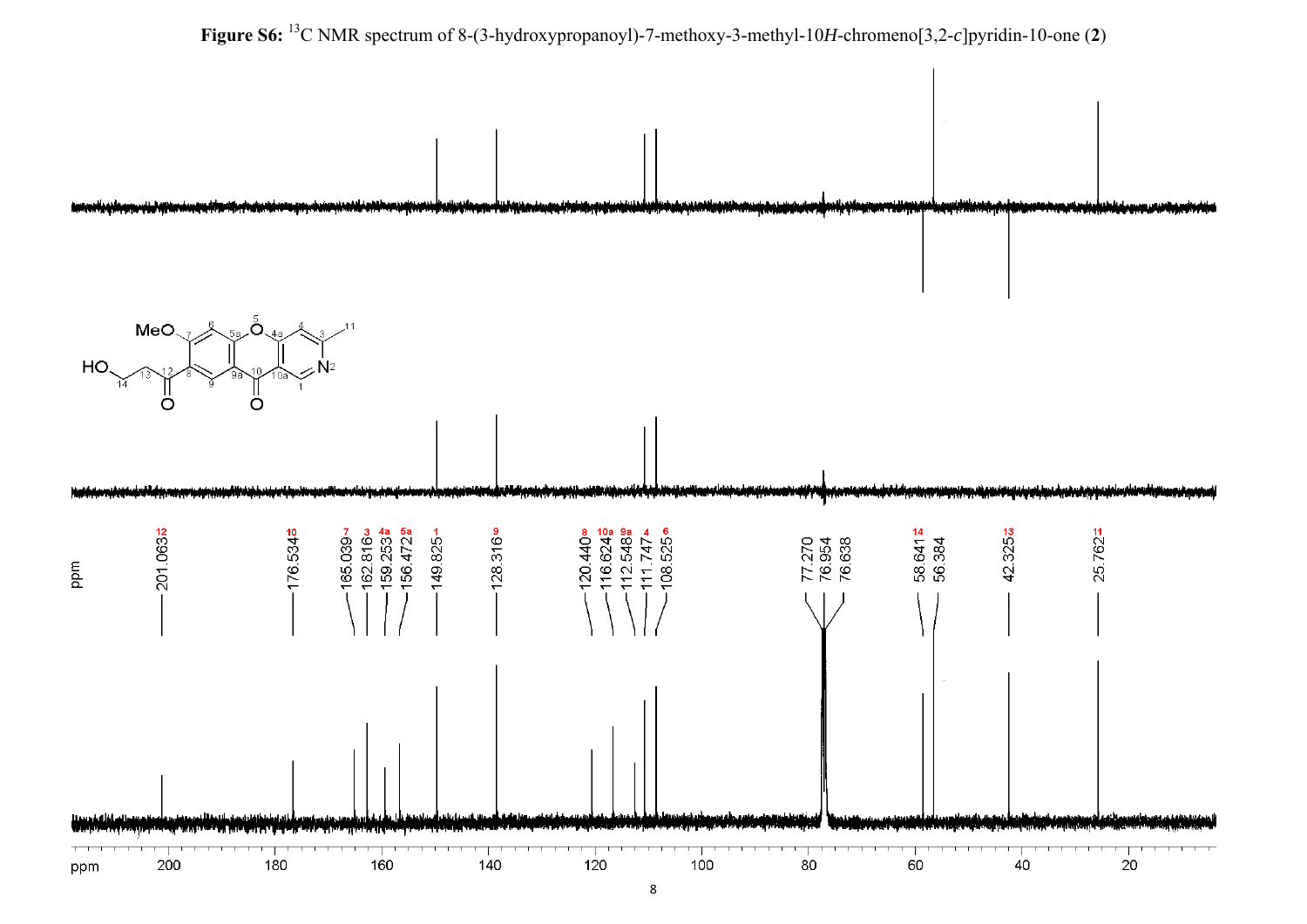

9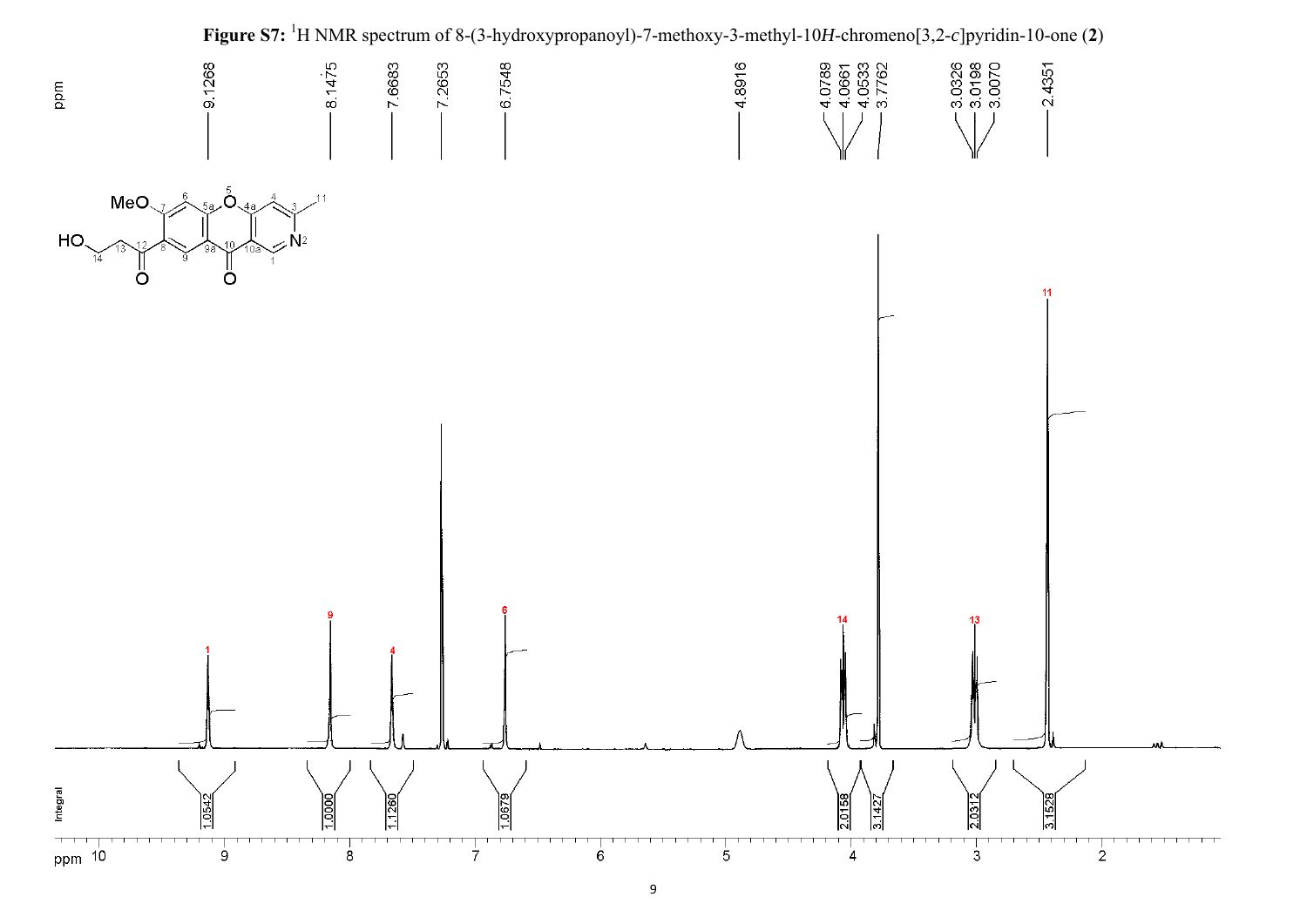

### **Figure S8:** HRMS spectrum of 8-(3-hydroxypropanoyl)-7-methoxy-3-methyl-10*H*-chromeno[3,2-*c*]pyridin-10-one (**2**)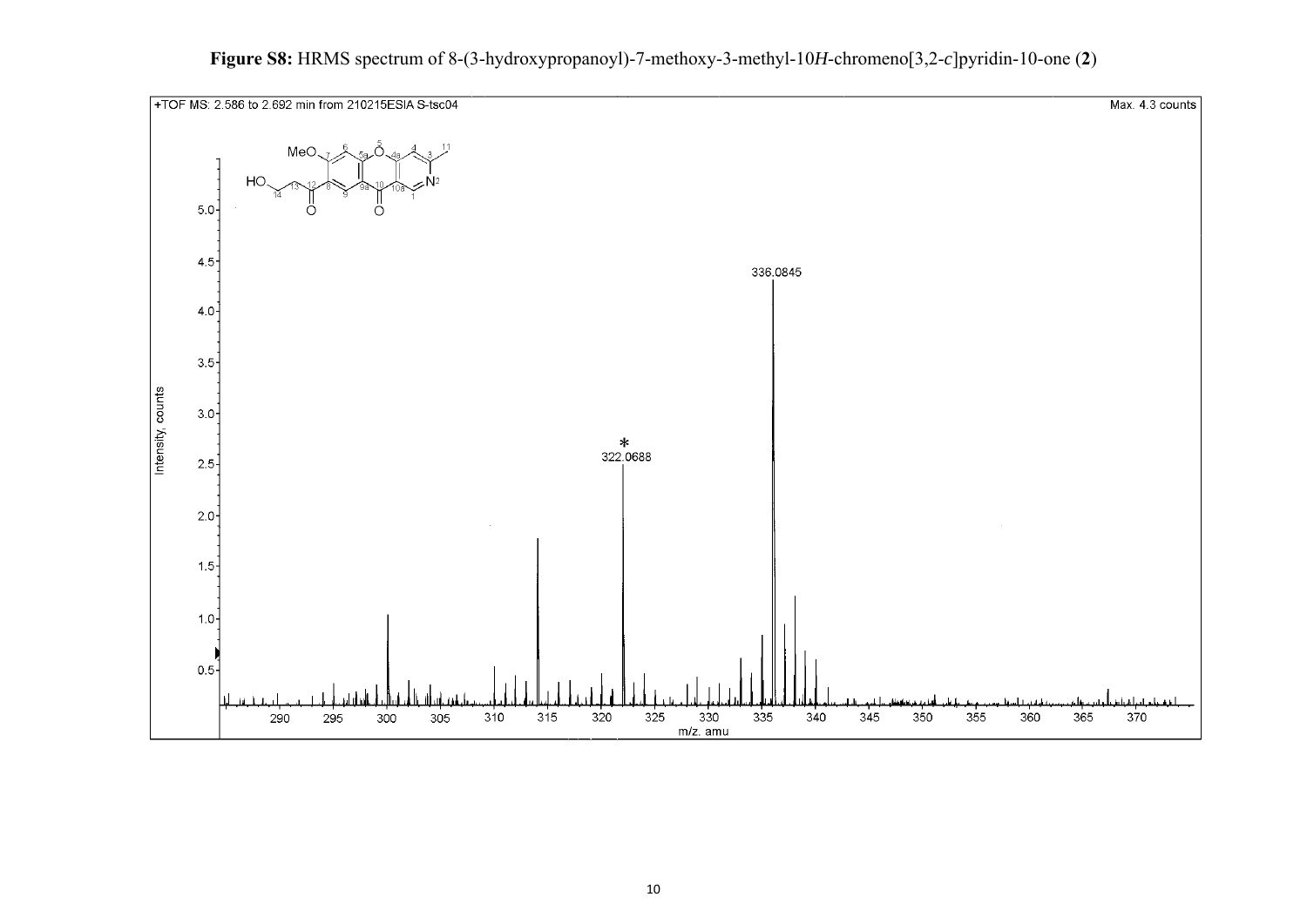

**Figure S9:** 13C NMR spectrum of 9-(3-hydroxylpropanoyl)-7-methoxy-3-methy-10*H*-chromeno[3,2-*c*]pyridin-10-one (**3**)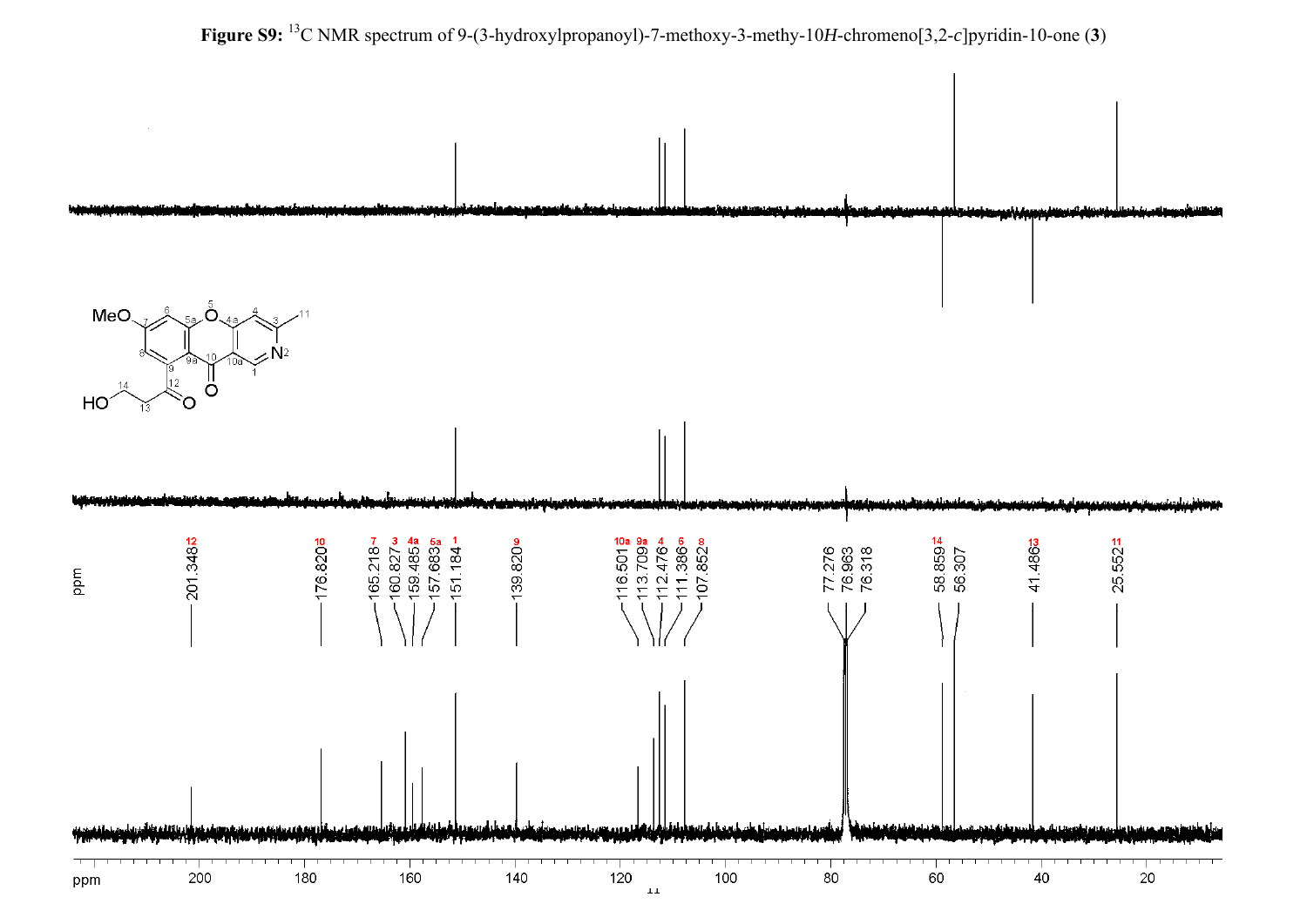